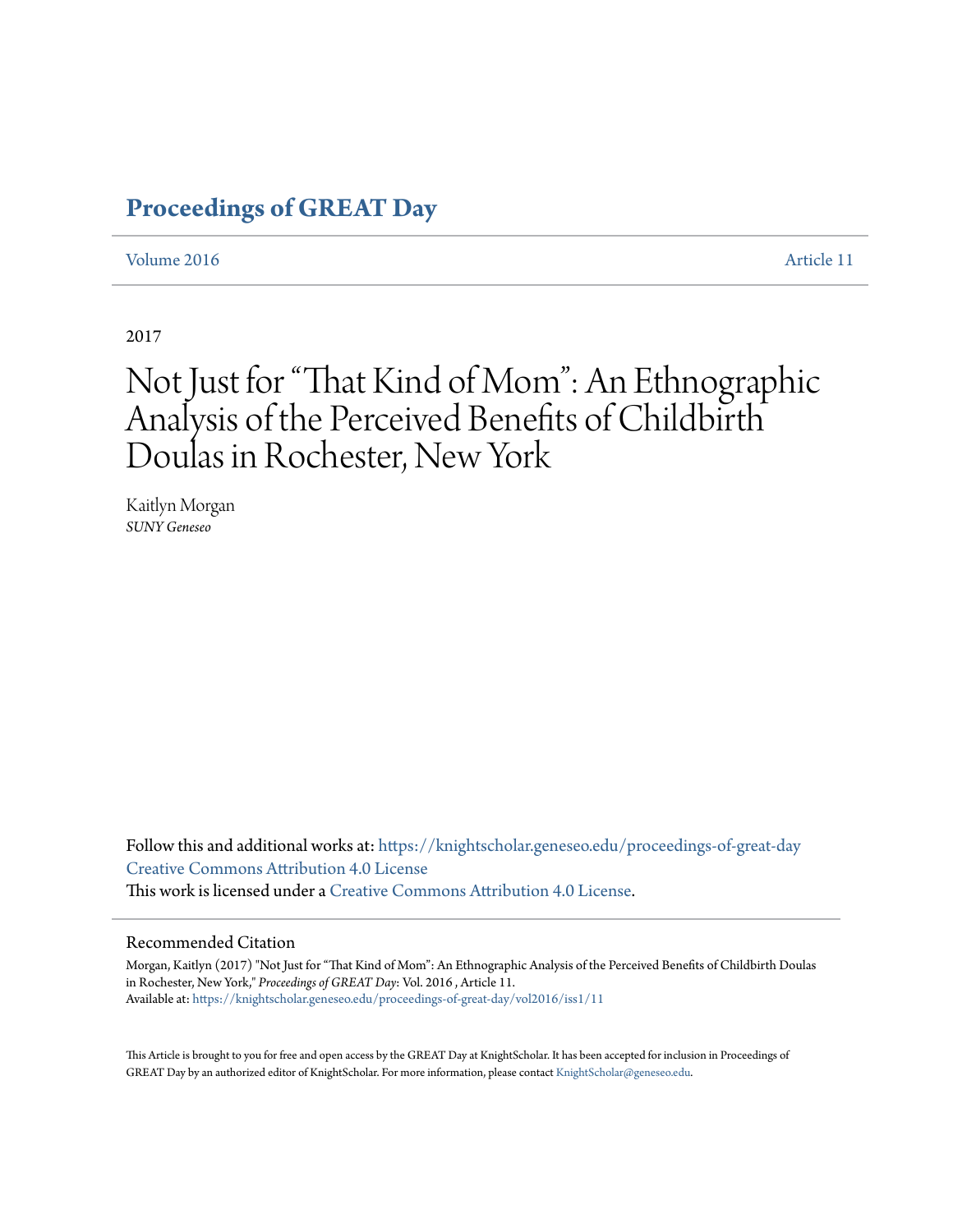# Not Just for "That Kind of Mom": An Ethnographic Analysis of the Perceived Benefits of Childbirth Doulas in Rochester, New York

## Kaitlyn Morgan

#### **ABSTRACT**

Since the origin of childbirth, a female attendant has accompanied a woman in labor. As time progressed, these attendants began to receive special training, and became professionally known as doulas. The twentieth century has brought an increasing demand for highly medicalized birth practices, with hospital births and caesarian sections at an all-time high. The ability of a woman's body to naturally have a baby has been overshadowed by these practices, forcing many women to feel it is necessary to seek these methods in order to have a safe birth. This ultimately creates a realm of fear surrounding childbirth in America. Alternative birth practices, such as those where doulas are present, may be able to become more common if increased knowledge of doulas is available. Studying doulas allows for the identification of factors that contribute to a woman's choice to use a doula.

#### **Introduction**

Since the origin of childbirth practices in Ameri-<br>
ca, a female attendant has accompanied a wom-<br>
an in labor (Papagni & Buckner, 2006). As time<br>
progressed, these attendants began to receive special ca, a female attendant has accompanied a woman in labor (Papagni & Buckner, 2006). As time progressed, these attendants began to receive special training, and became professionally known as doulas. The word doula is derived from the Greek word meaning "a woman who serves" (DONA International, n.d.). Originally, they assisted the mother after birth with breastfeeding (Papagni & Buckner, 2006). Today, these women have expanded their practices to offer many supportive roles to both mothers-to-be and hospital staff.

The twentieth century has brought an increasing demand for highly medicalized birth practices, with hospital births and caesarian sections at an all-time high (Menacker & Hamilton, 2010). The ability of a woman's body to naturally have a baby has been overshadowed by these practices, forcing many women to feel it is necessary to seek these methods in order to have a safe birth. This ultimately creates a realm of fear surrounding childbirth in America. Studying doulas allows for a better understanding of the support that doulas offer and their benefits to the women who use them, enabling the practice to become more common.

## **Objectives and Research Questions**

The first objective of this study is to gain a better understanding of the roles of childbirth doulas, specifically in Rochester, New York. This study also aims to analyze personal testimonies from women who have chosen to have doula-attended births regarding why they felt that this was the best option for them. The perspective of doulas themselves is taken into consideration as well in order to further understand their roles. Lastly, this study focuses on the perceived benefits of childbirth doulas in helping both women and hospital staff achieve a mother's desired birth goals.

This research attempts to answer four main questions:

What are the perceived benefits of doulaattended births for mothers, and why do

 $\left( \text{cc} \right)$  BY This work is licensed under the Creative Commons Attribution 4.0 International License.

Published by **KaigilistchMargan**7 Not Just for "That Kind of Mom": An Ethnographic Analysis .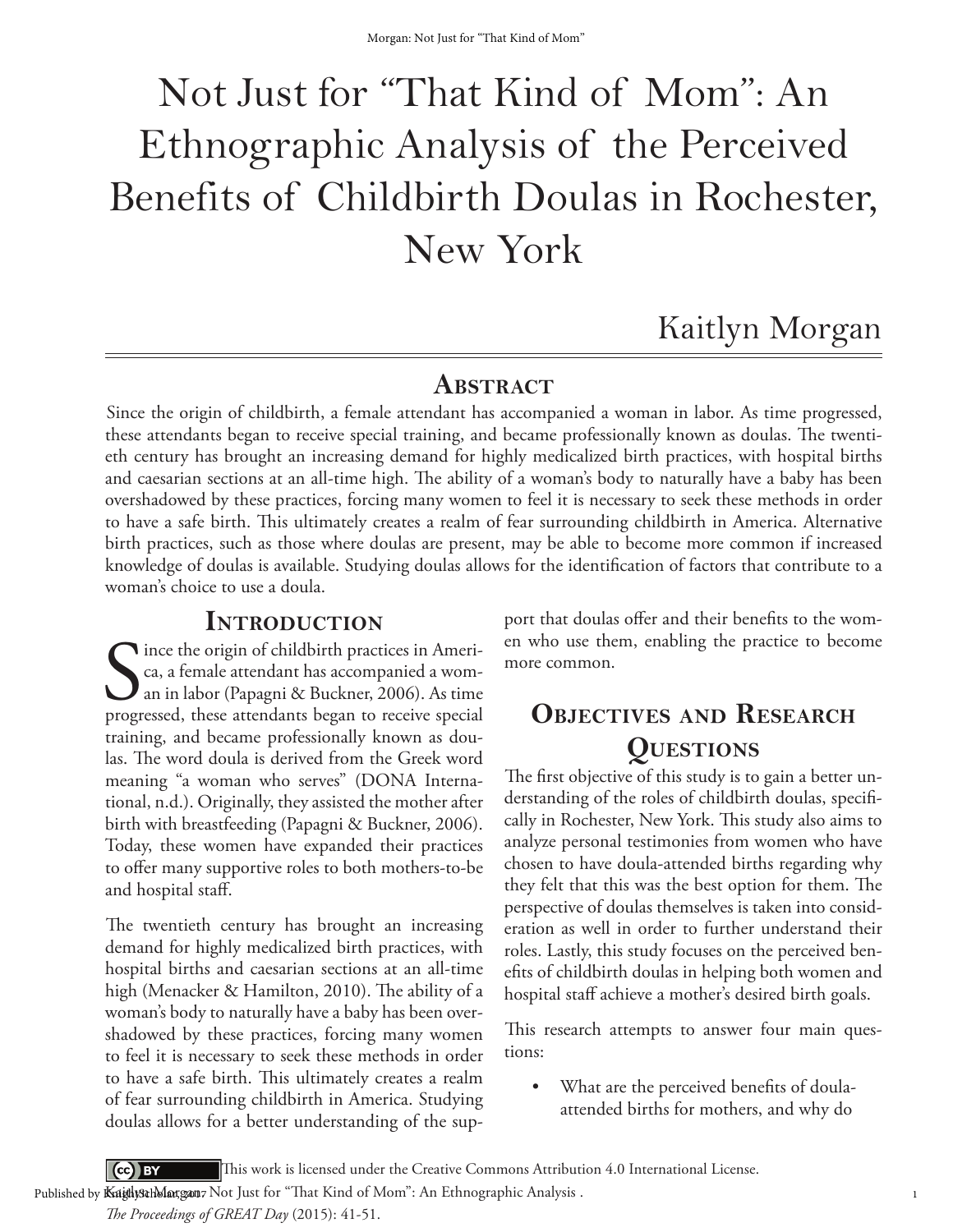women opt to have a doula present during childbirth?

- What factors influence women's decisions to use doulas?
- What do doulas themselves think influence women's decisions to use a doula, and what do they do to address those issues? and
- How do hospitals accept and accommodate the roles of doulas, and are they wellaccepted?

## **Field Site**

The research was conducted in Rochester, New York. Rochester is located in Western New York and has a population of roughly 210,000 people (U.S. Census Bureau, 2013). The estimated median household income of Rochester inhabitants is \$30,158, which lags behind the state average median income of \$57,369 (City Data, 2013). Throughout Rochester, there are pockets where many people live below the poverty line. The people living in these low-income areas are more vulnerable to lack of access to health care, including, but not limited to, birth attendants such as doulas.

There are currently 40 to 50 doulas in the Rochester area. However, only 20 to 25 of these doulas are actively taking referrals and practicing. Out of these 20 to 25, 10 to 15 doulas are not consistently taking clients. This leaves roughly a dozen doulas who have consistent clientele of more than one client a month.

My main focus was on the Beautiful Birth Choices (BBC) birth center located within the city. BBC offers doula support and training, as well as prenatal yoga, childbirth classes, and several other prenatal and postnatal services (BBC Rochester, 2015). This birth center is close to several hospitals in Rochester and has close ties to the midwifery group. I also attended the Doula Organization of North America (DONA) doula training course at BBC in June 2015, as participant observation.

## **Methods and Research** PARTICIPANTS

This research used qualitative and ethnographic methods in order to investigate the perceived benefits of childbirth doulas. I began my research with an extensive review of the literature available on doulas. Upon review of the literature, I focused my research on my four main questions. I then attended the DONA doula training course at BBC and took in-depth notes on the process of becoming a doula, as well as witnessed firsthand the support offered by a doula. The training took three days to complete, each day consisting of roughly eight hours of handson training.

Following my participant observation, I created semi-structured interview guides in order to introduce conversation topics while ultimately allowing the interviewees to direct the flow of conversation. I interviewed a sample of women falling into four categories: women who have used a doula (n=2), mothers-to-be who have not previously used a doula but are going to for their birth (n=2), hospital staff who have worked with doulas (n=2), and doulas themselves (n=2). Additionally, I interviewed my key informant, one of the coordinators at BBC. Women were chosen based on referrals from my key informant. After the first round of interviewing, several interviewees gave me suggestions on whom to interview next. I also consulted the Doula Cooperative website to find doulas in the Rochester area. The names of the interviewees have remained anonymous and confidential throughout the entire research process. For this reason, pseudonyms have been given to each participant referenced in this paper.

All of my interviewees were white females living in the Rochester area. Out of the nine participants, six had been trained as doulas (my key informant, the doulas themselves, both hospital staff members, and one mother). Ages of participants ranged from 27 to 58, with most participants in their early to mid-30s. This sample generally had a high level of education. Eight out of nine participants had at least a bachelor's degree, three participants had master's degrees and one had a Juris Doctor. Only one participant did not complete college. All women were middle to uppermiddle class.

## **Challenges and Successes**

This research posed a few challenges. The biggest challenge was finding research participants who were willing to be interviewed. Several of the potential in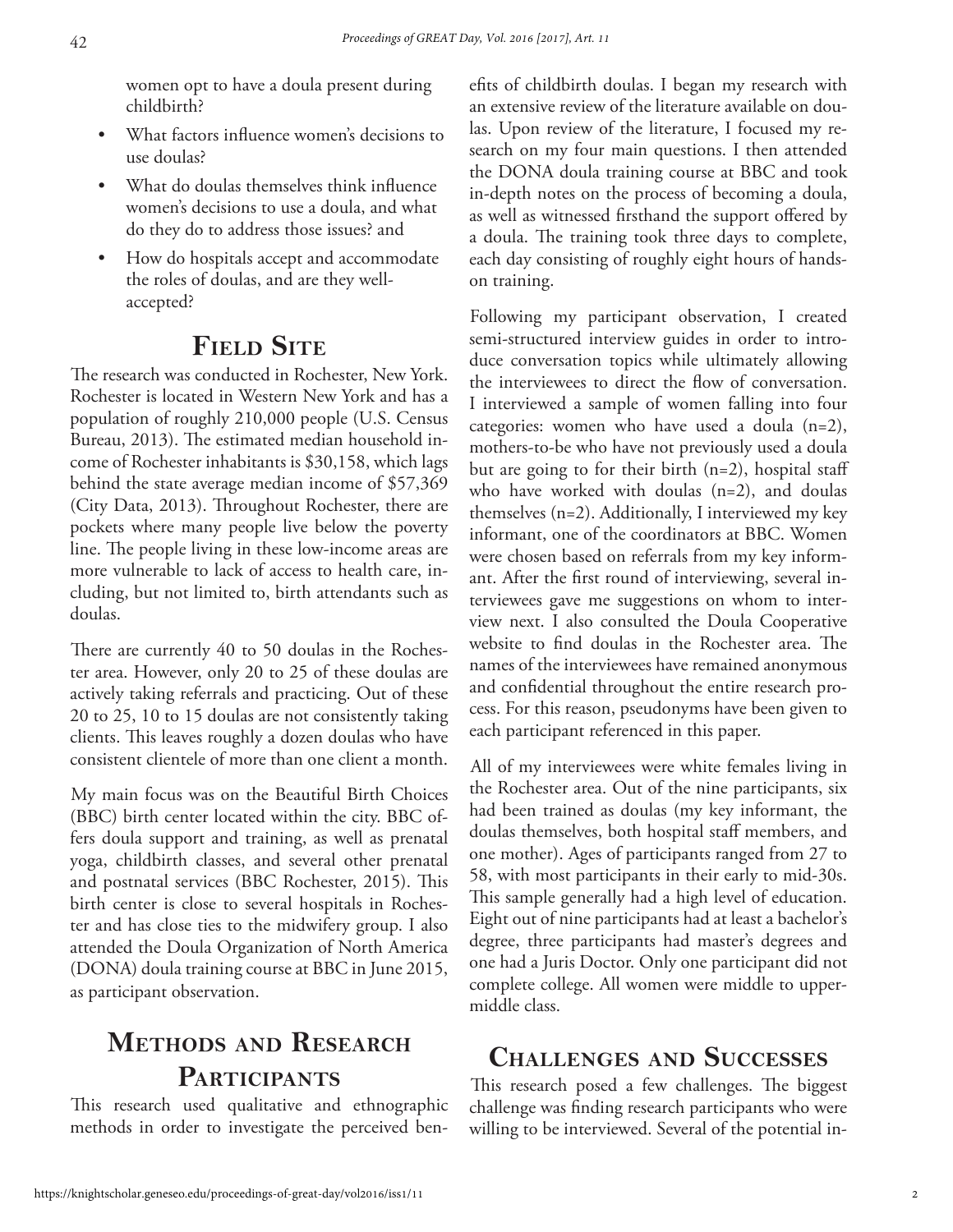terviewees did not respond to emails or phone calls. It was also difficult to schedule interviews around busy work schedules. A minor challenge was travelling to Rochester several times a week.

There were many successes throughout this project. I was able to hear incredible stories from these women about their unique birth experiences. My interviewees were each very helpful and knowledgeable when discussing birth, which allowed the conversation to flow easily and organically. I also found great success in listening rather than fully directing the interviews. I was able to put aside my own biases about doulas and let the interviewees express their opinions without judgment. Initially I thought this would have been the biggest challenge but I found I was able to listen better than I had thought.

#### **Main Arguments**

The research resulted in three main discoveries. First, the data suggests that childbirth doulas are beneficial to mothers before, during, and after labor. I argue that doulas offer several benefits that other health care providers do not. The ultimate result of this support is the alleviation of fear, as I will discuss in this paper.

The second argument is that doulas are well-accepted in hospitals. I argue that there is an overwhelmingly positive hospital perception of doulas. Doulas and hospital staff occupy complimentary, rather than opposing, roles.

Finally, in this paper I will argue that there are two key factors that affect a woman's choice to use a childbirth doula. The first is misconception of what a doula does and the types of births she attends. The second deterrent is economic. The cost of a doula's services and the inability of a woman to afford a doula may be a large part of why women aren't using the doulas that are available to them in the area.

## **Literature Review**

According to DONA International, a doula has seven main roles:

- to "recognize birth as a key life experience";
- to "understand the physiology of birth and the emotional needs of a woman in labor";
- to "assist the woman and her partner in preparing for and carrying out their birth plan";
- to "stay by the side of the laboring woman throughout the entire labor";
- to "provide emotional support, physical comfort measures, an objective viewpoint, and assistance to the woman in getting the information she needs to make good decisions";
- to "facilitate communication between the laboring woman, her partner, and clinical care providers"; and finally
- to "perceive the doula's role as one who nurtures and protects the woman's memory of her birth experience" (DONA International, 2015).

Amy Gilliland (2006) argues that doulas have five main roles. Many of these overlap with those suggested by DONA International. Additional roles include covering neglected areas in care left by busy hospital staff and facilitating a team atmosphere that welcomes collaboration between the doula, hospital staff, mother, and partner.

As Simkin and Way argue, one of the doula's main objectives should be to offer "informational support" (as cited in Chapple, Gilliland, Li, Shier, & Wright, 2013, p. 58) in which she relays information to the mother in terms that she can understand more easily. This is extremely important in times of stressful labor when the woman may not be thinking clearly. The doula must be able to translate what the doctor is saying so that the woman can focus on the birth itself.

Additionally, the doula helps the birth go more smoothly by supporting the partner as well. Amy Gilliland (2014) states that this takes the pressure off of the partner and allows them to experience the birth in a different way than if they were worrying excessively about supporting their wife. However, it is important that the doula does not displace the partner's role, but rather compliments it with additional support. The partner also generally has a lot of anxiety during labor and can benefit from the presence of a doula (American Academy of Pediatrics [AAP], 2004).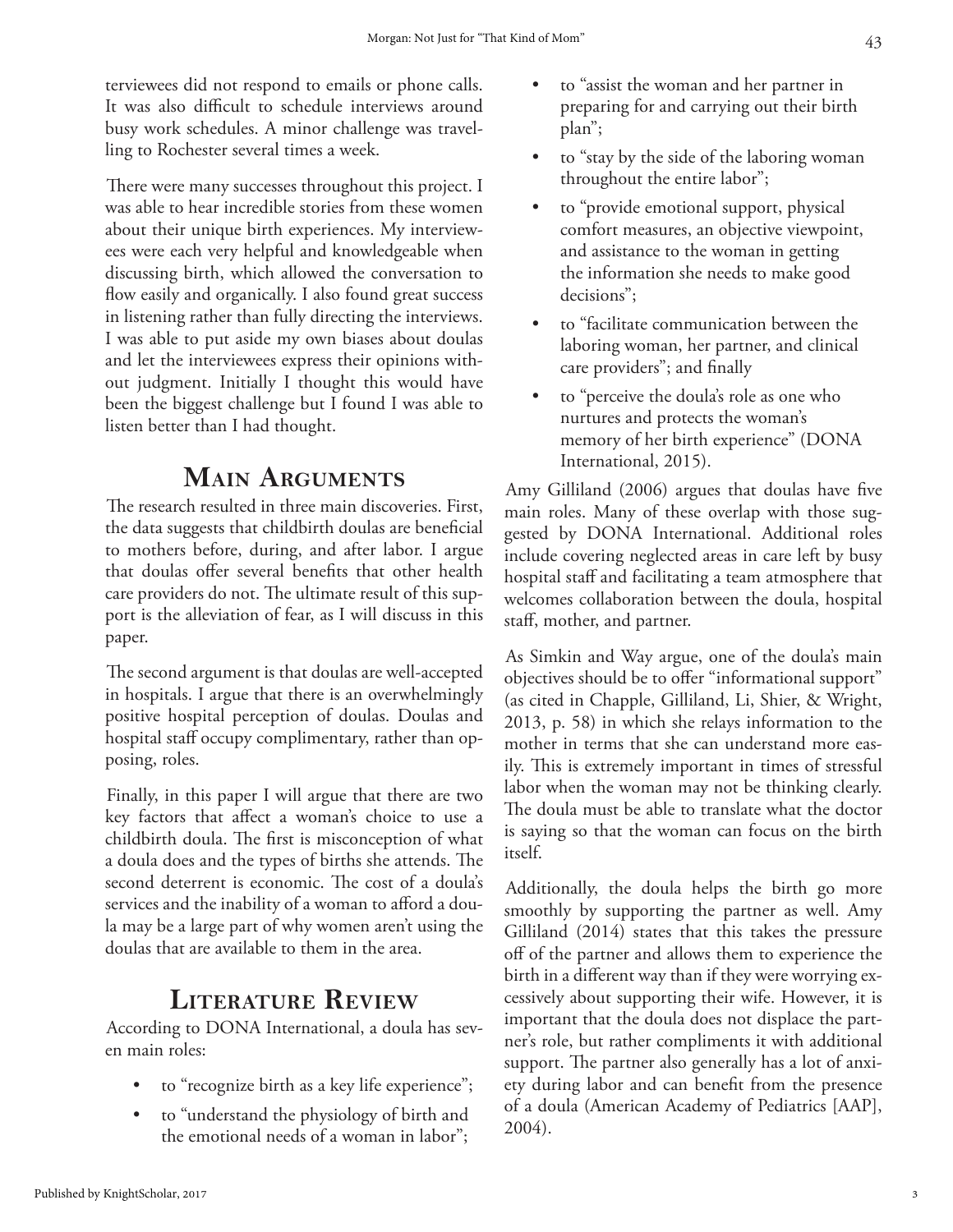Several studies focus on the statistical analysis of the benefits of birth doulas to women. One such study by Papagni and Buckner (2006) concluded that "childbirth interventions are currently at an all-time high" (p. 12). Additionally, as of 2002, the Caesarian birth rate was at 24%, the induction rate is 44%, epidural use is 63%, and the episiotomy rate is 52% (Papagni & Buckner, 2006). Infections and other complications are common following a Caesarian birth, as it requires a major open surgery (Davis-Floyd, 2005). Gilliland (2014) stated that doulas help to reduce the Caesarian birth rate by 50%. They also reduce the epidural rate by 47% and the episiotomy rate by 24%. The overall labor time is shortened as well (Gilliland, 2014).

Qualitatively, doulas help to reduce the negative perception of birth that some women may have (Bruggemann, Parpinelli, Osis, Cecatti, & Neto, 2007). DONA International (2015) argues that women who have a doula present during labor have reduced negative feelings toward their childbirth experience. Having a doula present also decreases anxiety of both the mother and the father, and may contribute to a lower number of women with postpartum depression (Papagni & Buckner 2006). In a study done by Bruggemann et al. (2007), women who had used a doula rated their labor and delivery with higher satisfaction than those who did not have one present.

Another benefit for women using a birth doula is that the doula can offer one-on-one care and attention to a mother when a nurse is not available. Due to the increase in the medicalization of birth, nurses have other tasks to attend to rather than offering undivided emotional and psychological support to the mother. The nurse must be able to attend to multiple patients at once, leaving little time to tend to the mother's individual needs (Papagni & Buckner, 2006). In fact, labor and delivery nurses usually allot only 10% of their time to support of the mother beyond medical care during labor. Doulas are able to focus on one woman at a time and can put aside complicated medical issues in order to focus directly on the woman's needs (AAP, 2004).

Lastly, studies have shown that there is an economic benefit to using a birth doula. A study done in Wisconsin in 2010 reported that in-hospital doula support saved an average of \$424.14 per birth (as cited in

Chapple et al., 2013). Also, insurance companies are more willing to cover doula costs now because they save money if women can avoid C-sections, epidurals, and longer hospitalization due to complications or long labors (Preparing for Birth, n.d.).

Doulas have generally been well received by hospital staff and their popularity continues to grow. According to Lantz, Low, Varkey, and Watson (2005), 69.6% of doulas feel they are respected by physicians and nurses working in labor and delivery. This, however, still leaves a significant amount of doulas feeling unwelcome in the delivery room.

One of the biggest concerns of nurses regarding doulas is that their presence may take away the role of the nurse as a supporter. Another concern is that the doula will actually make the nurse's job more difficult by creating obstacles or conflicts in opinion (Gilliland, 2014). Often, the animosity toward doulas is a result of confusion regarding the roles of doulas by the hospital staff. This uncertainty in roles creates issues for both parties (AAP, 2004). The nurse's negative attitude toward the doula may cause a negative birth experience for the mother if gone unaddressed (Papagni & Buckner, 2006).

The doula's role is meant to be complimentary to both the family and medical staff (AAP, 2004). Case studies have reported that when the relationship between the hospital staff and the doula are cohesive, the birth experience is more positive when rated by mothers (Papagni & Buckner, 2006). When creating a positive birth environment, Gilliland (2014) believes that it is important to include all parties to support the woman in labor. The doula/nurse relationship is meant to be a collaboration, not a tug-of-war.

Unfortunately, there is a tremendous amount of "not knowing" (Davis-Floyd, 2005, p.38) surrounding birth in the United States. Davis-Floyd (2005) argues that birth activists fight to give women more options during birth other than the common highly medicalized practices of American doctors. Women may not know that alternatives are available to them, such as doula support. There is a misconception that "doctors 'know' that they are giving women 'the best care'" (Davis-Floyd, 2005, p. 38), but while they are knowledgable, every woman is different and entitled to options to make the best choice for themselves.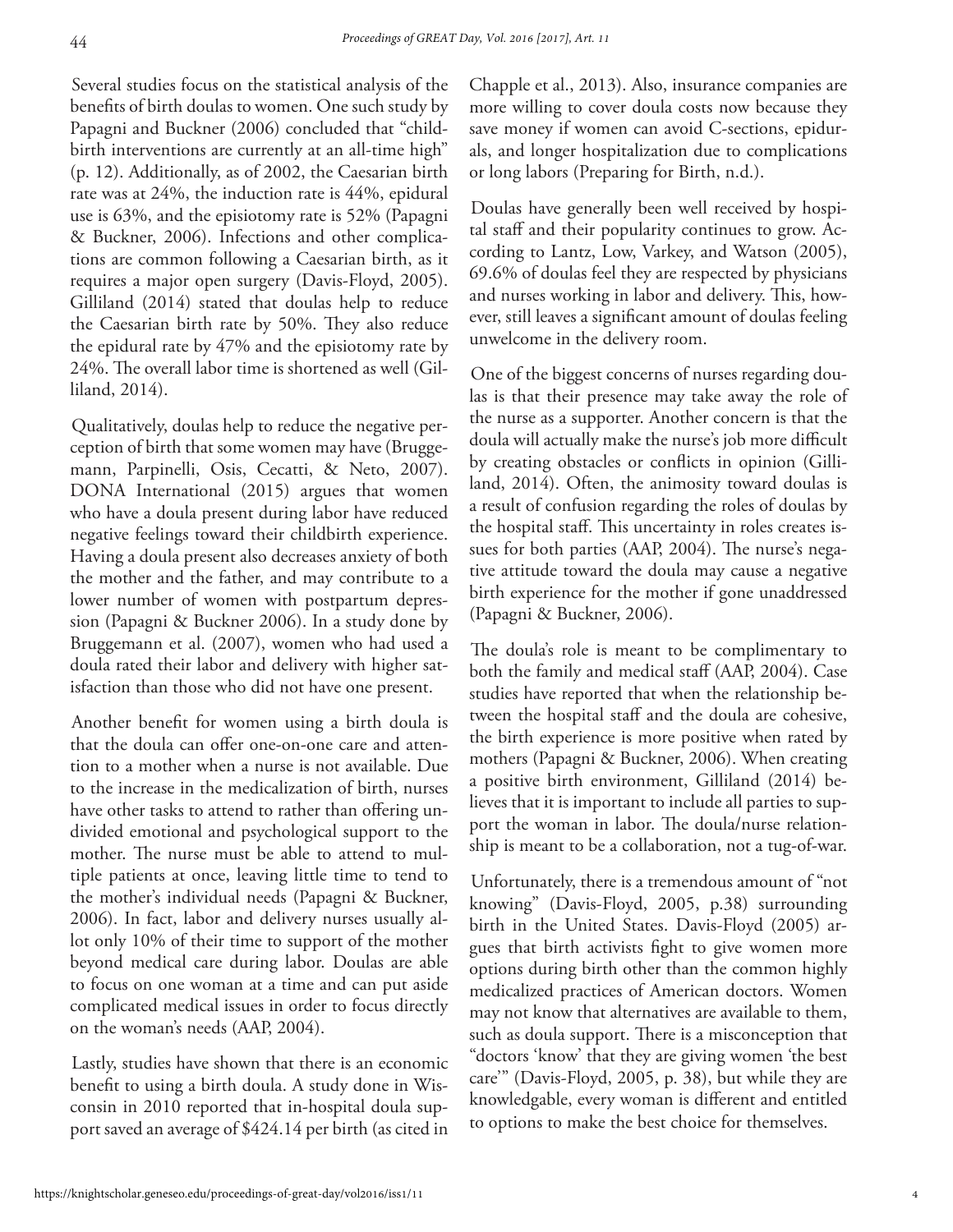## **Perceived Benefi ts of Doulas**

Doulas offer several benefits to women that enable them to achieve their goals during birth. Perhaps the largest benefit to women who use a doula is continuous support. The support offered by hospital staff is often interrupted by busy schedules and medical procedures. According to an AAP Case Study (2004), hospital staff in labor and delivery may only be able to offer 10% of their time to each individual mother during her labor. In contrast, DONA International (2015) states that one of the main roles of a doula is to "stay by the side of the laboring woman throughout the entire labor."

My research supports that doulas remain with their mother the entire time she is laboring. Eight out of nine participants in this study discussed continuous support as the key benefit a doula could offer a mother. "Joanna," a twenty-seven-year-old mother of a newborn baby girl, expressed her gratitude toward her doula's continuous support, stating, "She was literally on me every single contraction. She was on my hips, in my face…just to feel so much better about it all" (personal communication, October 2015). Joanna went on to tell me that during her long labor her doula never left her side, a commitment that lasted nearly 17 hours:

> I think she ended up coming over around midnight that night.… The midwife was called at three in the morning and she got there at five. And then my birth lasted until three [that afternoon] and she [the doula] was hanging out until five. So she was there the entire time. (personal communication, October 2015)

This continuous support manifests in three forms, or layers, repeated throughout the personal testimonies I collected. These layers provided by doulas are informational, physical, and emotional support. Several participants expressed that it was this kind of all-encompassing continuous support that alleviated fear and anxiety. I will discuss the benefits of each of these and how they alleviate fear in the following sections.

#### **Informational Support**

DONA International (2015) states that informational support should be one of the top priorities of a doula. This informational support can be provided before, during, and after labor. Before labor, mothers seek information on what to expect in addition to confirmation that everything is normal when their bodies are changing. Furthermore, a doula is able to work almost as a translator between hospital staff and mother. Often, hospital staff members use jargon that women do not understand. A doula is able to clarify complicated medical terms for her client (Chapple et al., 2013). Doulas are knowledgeable on birth and medical procedures, and can answer any questions their mothers might have.

Doulas in this study confirmed that one of their main goals was to offer informational support to mothers. One doula, "Martha," discussed her vast collection of resources that she could distribute to mothers if they had any questions prior to labor. Martha also said that often her clients had questions in the weeks following birth, and she made herself readily available to answer these questions (personal communication, September 2015). Another doula, "Rosie," who had been practicing since 2006, stated that her informational support came mainly in the form of "bringing knowledge of birth other than medical knowledge" (personal communication, November 2015). Rosie found that a doula often has experience with aspects of labor itself that doctors don't always see because the doctors aren't in the room for the entire process. She is able to provide relief from anxiety and fear by answering questions throughout labor, even after the doctor or nurses have left. She is also able to clarify medical procedures for her clients.

Additionally, there were a large number of mothers in this study who believed informational support was a key component of their doula care. One mother-tobe, a thirty-three-year-old lawyer named "Anna," remembered her doula telling her from the beginning that "if you don't know what your options are, you don't have any" (personal communication, September 2015). Anna relied on her doula for alternatives to medical births so that she could choose the best option for her. Her doula then continued to send her resources that helped her overcome her fears of attempting a vaginal birth after Caesarean (VBAC).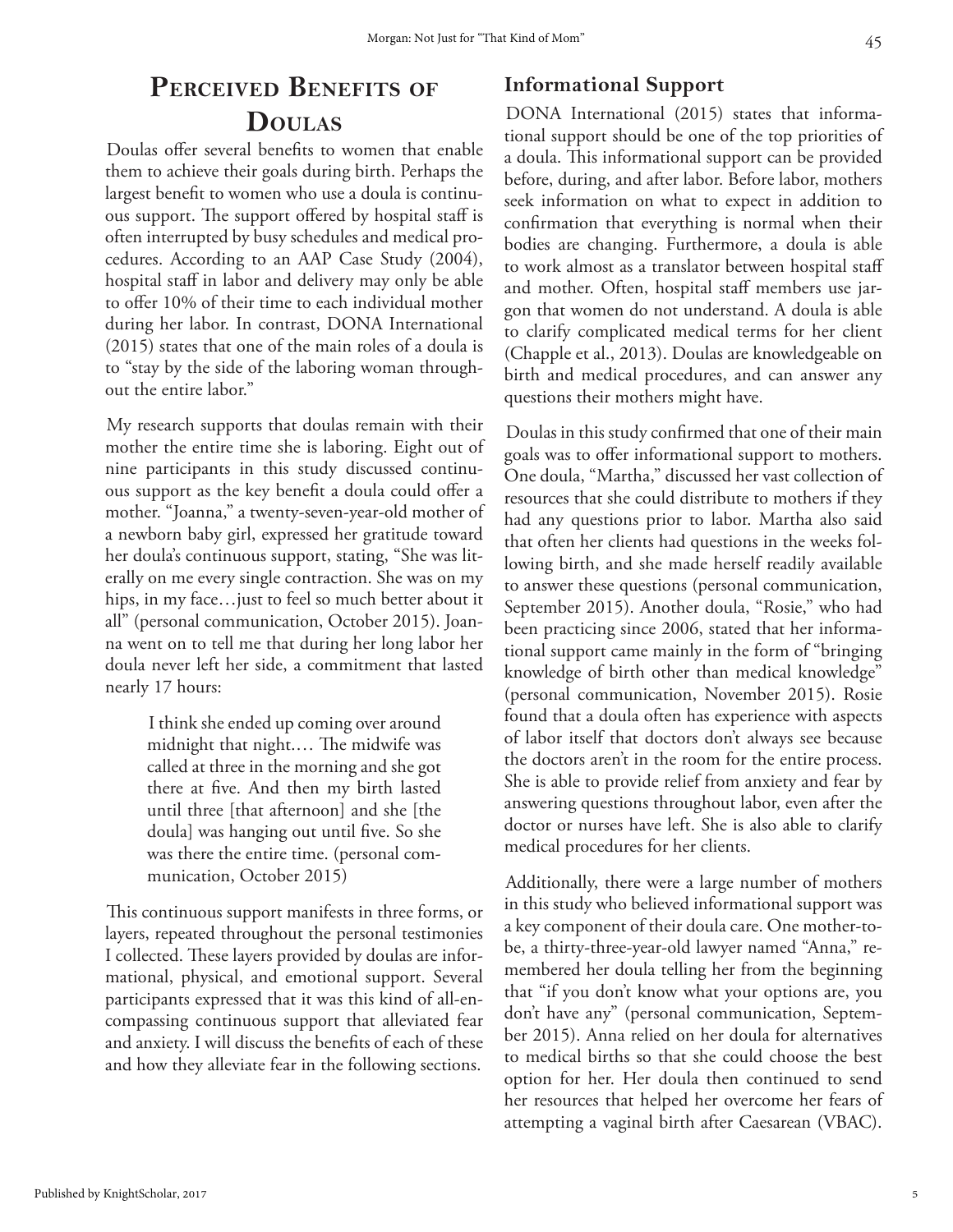"Rachel," a mother of two who had chosen a doula for her second birth, described her doula as "setting the tone" for her birth by providing her with information that reduced her fear after her stressful first birth experience:

> She [her doula] set the tone in advance. We talked about all my fears from the first birth and she gave me resources to learn about creating a peaceful environment.… She recommended books. She used tools to show me how to spin the baby in my pelvis. It was a good reminder of how birth works. (personal communication, September 2015)

#### **Physical Support**

The literature suggests that physical support by a doula greatly benefits a woman in labor. A doula can help a mother walk around or get into a warm tub. She can also offer calming massages or counterpressure in order to make the mother more comfortable (Green, Amis, & Hotelling, 2007). Doulas also offer breastfeeding support immediately after birth in order to help facilitate latching (BBC Rochester, 2015).

Perhaps the largest positive of physical doula support is that it often leads to fewer medical interventions. Doulas help to decrease the Caesarian rate by 50%, a huge benefit when Caesarians are more expensive than vaginal births. In addition, a doula's physical support can reduce the epidural rate by 47%, leading to healthier babies through natural childbirth practices (Gilliland, 2014).

Two mothers in this study, Rachel and Joanna, both greatly attributed their successes in interventionfree births to their doula's physical support. Rachel stated that her doula "encouraged me to do things I wouldn't have naturally done on my own," such as walking up the stairs sideways in order to open her pelvis (personal communication, September 2015). Since Rachel's baby was turned sideways originally, this technique helped Rachel avoid a Caesarian due to a breech position of the baby. Rachel's doula also encouraged her to breathe with open lips, which helped her to concentrate on breathing rather than the pain.

Joanna discussed her doula's physical support in helping to turn her baby as well. She said her doula was very knowledgeable on how to reposition the baby and prevent breech position. Joanna's doula was also by her side during each contraction to offer counterpressure. At the end of the interview, Joanna told me that without her doula, she would have definitely wanted to go to the hospital and have an epidural because her labor was so intense and long.

Instead, Joanna was able to avoid any medical interventions and had a beautiful home birth.

> I feel I couldn't have done it without her.… She [her doula] was like 'Honey, I know, I know what you're going through.' I felt she knew that the pain was normal. She was literally on me every single contraction. She provided me with the techniques to get through it. (personal communication, October 2015)

Physical support leads to the alleviation of fear surrounding Caesarian births. Both Joanna and Rachel knew they did not want a Caesarian birth but were afraid that hospitals would push them to have one. Joanna even opted to have a home birth because she was so nervous about a Caesarian. Rachel and Joanna were able to feel more comfortable throughout labor due to their doula's physical support, which reassured them that they would not need medical intervention.

#### **Emotional Support**

The last layer of support offered by doulas is emotional support. This support can help reduce the negative perception of birth that women may have (Bruggemann et al., 2007). DONA International (2015) states that a doula's role is to help reduce negative feelings toward childbirth, assuring the mother that her experience was a positive one. Emotional support also manifests as soothing words, which assure the mother that labor is normal. This can reduce fear and anxiety, especially when a woman has negative perceptions about labor going into it (Papagni & Buckner, 2006). Emotional support can also lead to a higher feeling of satisfaction after birth (Bruggemann et al., 2007) in addition to lower rates of postpartum depression (Papagni & Buckner, 2006).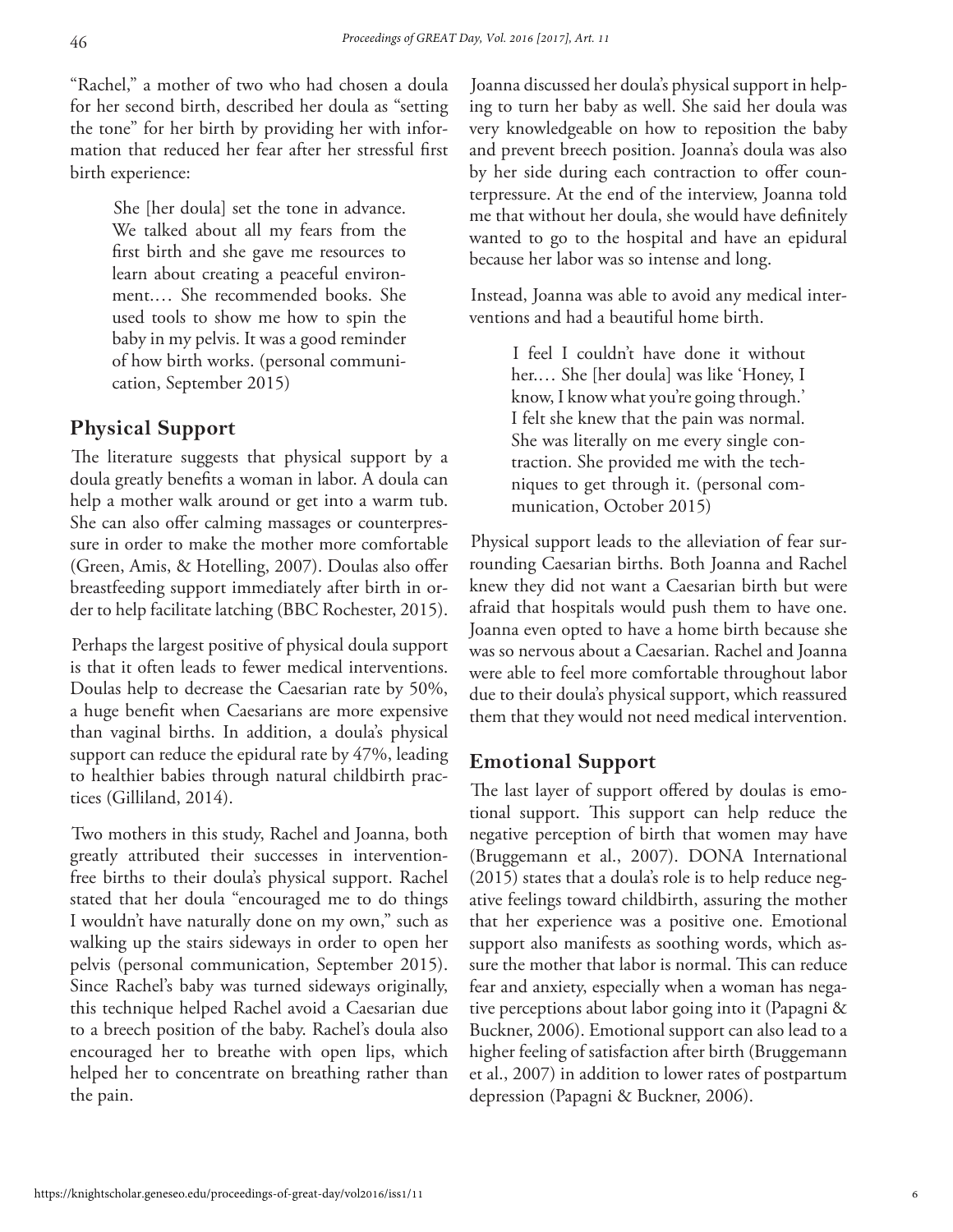Doulas offer emotional support mainly through the constant reassurance that everything is normal and okay. "Emily," a midwife, believes that moms are able to rely on their doulas for emotional strength during difficult labor:

> Moms look to their doulas. Like when the going gets really tough…it is so common for me to see a mom look to her doula and just get the strength she needs. These little moments, looks, comments, all make a profound difference and impact in a woman's birth experience. I think that's what being a doula is all about. I see these moments a lot. That's the real power and value. (personal communication, November 2015)

One mother, Rachel, described her doula's presence as "empowering" and reassuring (personal communication, September 2015). She knew that she was going to be alright due to her doula's constant emotional support. Martha, a doula, put it best: "The biggest thing is reassuring the mom that everything is okay. Usually everything is okay, and if it's not, it will be" (personal communication, September 2015). It's this kind of emotional support that enables women to get through labor with less fear and anxiety.

Emotional support is also prominent after birth. Doulas will usually meet with their clients roughly one-to-two weeks after the birth to go over the birth experience with the mom and help her work through challenging parts she may not have come to terms with. Often, moms frame their birth in their minds as somewhat of a failure. Martha said that during her postpartum visit, women often express that they perceive their birth experiences negatively and are hard on themselves about how they handled labor. She said it is her job to help them work through this and reframe the birth in a positive way (personal communication, September 2015). In fact, Joanna said that she was very negative until her doula visited her after the baby was born. Joanna said that her doula just looked at her and said, "Are you kidding? You were amazing! Your labor was hard and you got through it how you needed" (personal communication, October 2015). This made all the difference to Joanna, who had a very long and exhausting labor.

### **OTHER BENEFITS**

#### **Partner Support**

A case study by the AAP (2004) suggests that the woman's partner also has a great deal of anxiety while the mother is in labor. The partner is readying themselves to become a parent as well. They also may not be able to handle seeing their partner in pain and may not know how to help. A doula can clarify the role of the partner and offer suggestions for support.

Furthermore, a doula's support takes pressure off of the partner. This allows them to have their own birth experience. The partner does not need to worry about the mother being unsupported if a doula is present as well (Gilliland, 2014).

My key informant described her own birth as "more balanced" when a doula was present in addition to her husband (personal communication, June & October 2015). She said that her husband, doula, and midwives created a support team that felt whole. The doula helped her husband integrate into the birth team and collaborated with him on how to support her (personal communication, June & October 2015).

Hospital staff members and mothers who had used a doula already felt that doulas gave partners muchneeded breaks during labor. Labor can be exhausting for all parties involved. One mother recalled her husband being more in need of her doula at times than she was. Her husband was exhausting himself and the doula helped to calm him down and made sure he was eating or sleeping throughout the long labor. Both mothers who had used a doula also said that their husband didn't need to feel like he had to protect her because the doula did that.

> My husband is introverted and a guy, so of course he wants to be the only one to provide for me. He didn't think he'd be able to be himself with a doula in the room. But he was able to be more supportive because he knew I was being taken care of by another person, too. He was able to emotionally support me. He had gotten so exhausted during our first. (Rachel, personal communication, September 2015)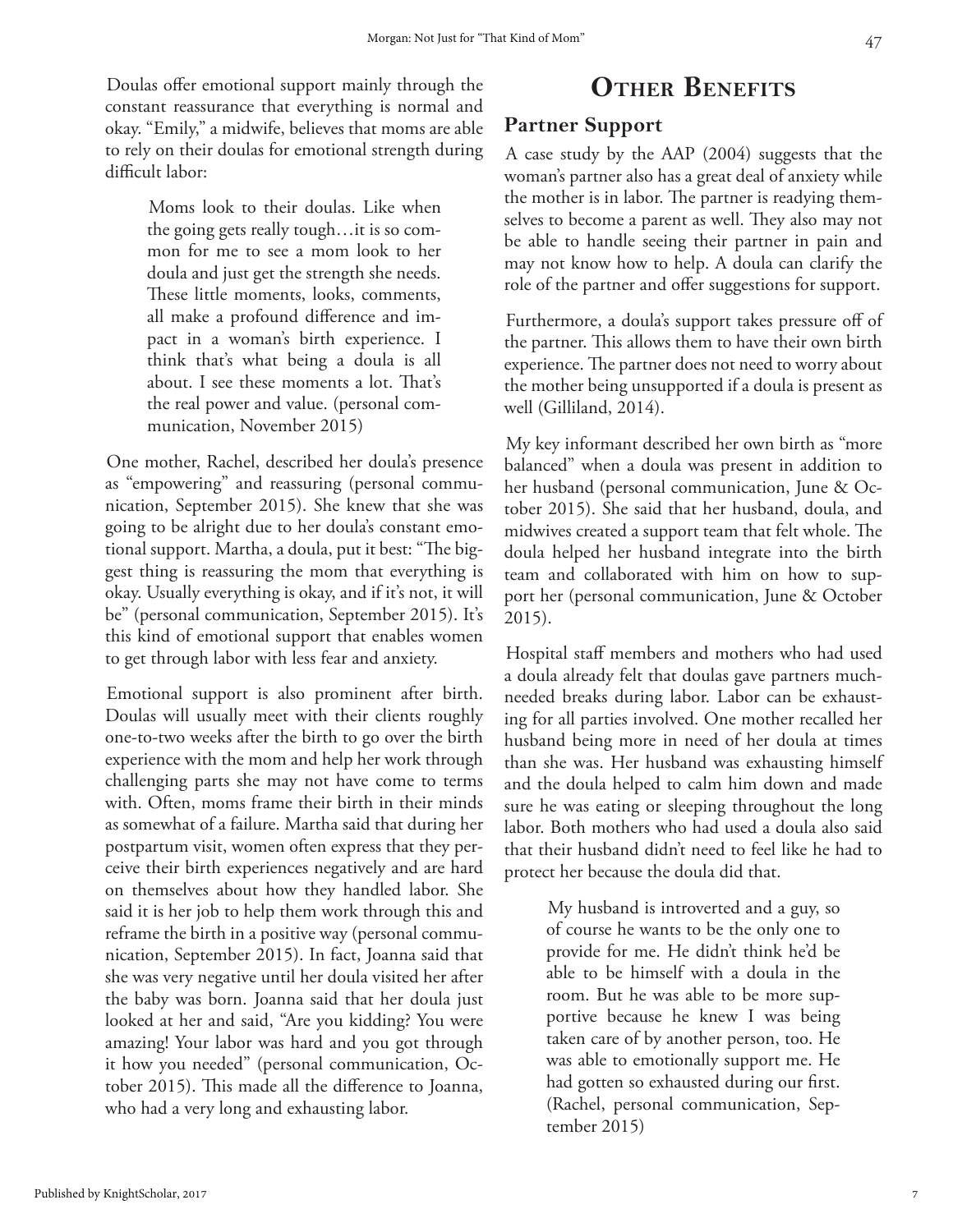Because of this support for the partner, women interviewed felt their husbands were able to be emotional supporters to them and remain calm. One doula, Rosie, even joked that she's had partners say that every dad needs a doula just as much as the woman in labor (personal communication, November 2015).

## **HOSPITAL STAFF PERCEPTION**

Both the literature and my research point to an overwhelmingly positive perception of doulas among hospital staff members. Doulas and hospital staff members collaborate on how to best help a mother through labor, with a doula's role complimenting that of a nurse (AAP, 2004). This creates an overall more positive birth experience for the mother (Papagni & Buckner, 2006).

However, some negative perceptions still surround doulas in the hospital setting. Negative perceptions of doulas usually come from misconceptions of a doula's roles by hospital staff (AAP, 2004). Hospital staff may be unsure as to what a doula is there for or may think that the doula is overstepping her role. Furthermore, a doula may be perceived as a threat to a nurse's role. A nurse may feel that a doula is creating more problems than solutions because she is in the nurse's way (Gilliland, 2014).

In this study, two hospital staff members were interviewed: a midwife named Emily and a labor and delivery nurse named "Saige." Both Emily and Saige felt that doulas contributed positively to the birth team. Emily said that she had "99% of the time totally positive experiences" when working with a doula (personal communication, November 2015). Overall, Emily believed doulas collaborated with hospital staff rather than undermined them:

> It makes my job a lot easier as a midwife when my patient has a doula. I don't have to worry about them getting through labor. A doula can help the mom through each contraction or give her partner a break. I feel more comfortable with one there. Moms need a great support team. (personal communication, November 2015)

Saige expressed to me the mutual respect she found between doulas and nurses. She said that she was

comfortable that a doula would be helpful, respectful, and supportive. It was nice for her to know that she could trust a doula to continue to support her patients even when she couldn't be in the room. Additionally, doulas respect a nurse's position and aim to complement their differing, yet equally important, roles (personal communication, November 2015).

Neither doulas nor hospital staff members interviewed mentioned negative personal experiences working with each other. Emily did say that she had heard from doctors or nurses that patients tend to be more demanding with a doula present (personal communication, November 2015). Sometimes hospital staff may not want to deal with a demanding patient and they blame the doula for this. Saige agreed that doulas are perceived as "obstructive" when their patients argue with hospital staff over their birth plan (personal communication, November 2015). Doulas are often falsely blamed for making their clients too demanding. Despite this misconception, doulas were still generally perceived as having a positive impact according to hospital staff members.

#### **DETERRENTS**

#### **Misconceptions**

Davis-Floyd (2005) argues that women often are under the impression that hospital births attended by doctors are the best option for mothers. They also hold many misconceptions about birth because they do not know their options or are fearful of alternatives. This is due to the over-medicalization of birth in the United States. For birth activists, choice is the most important thing for women during their birth experience, and options give them that autonomy. Activists aim to help women not miss out on their ideal birth just because they didn't know their options for support (Davis-Floyd, 2005).

Interestingly, many of the women interviewed during this study mentioned this lack of awareness and general misconceptions as major deterrents from choosing doula support. The main misconception stems from the idea that doulas are for "that kind of mom." "Gloria," a 35-year-old mother-to-be, told me that there was a lot of misinformation out there that women are reading, and this creates unnecessary fears that push women to choose hospital births. She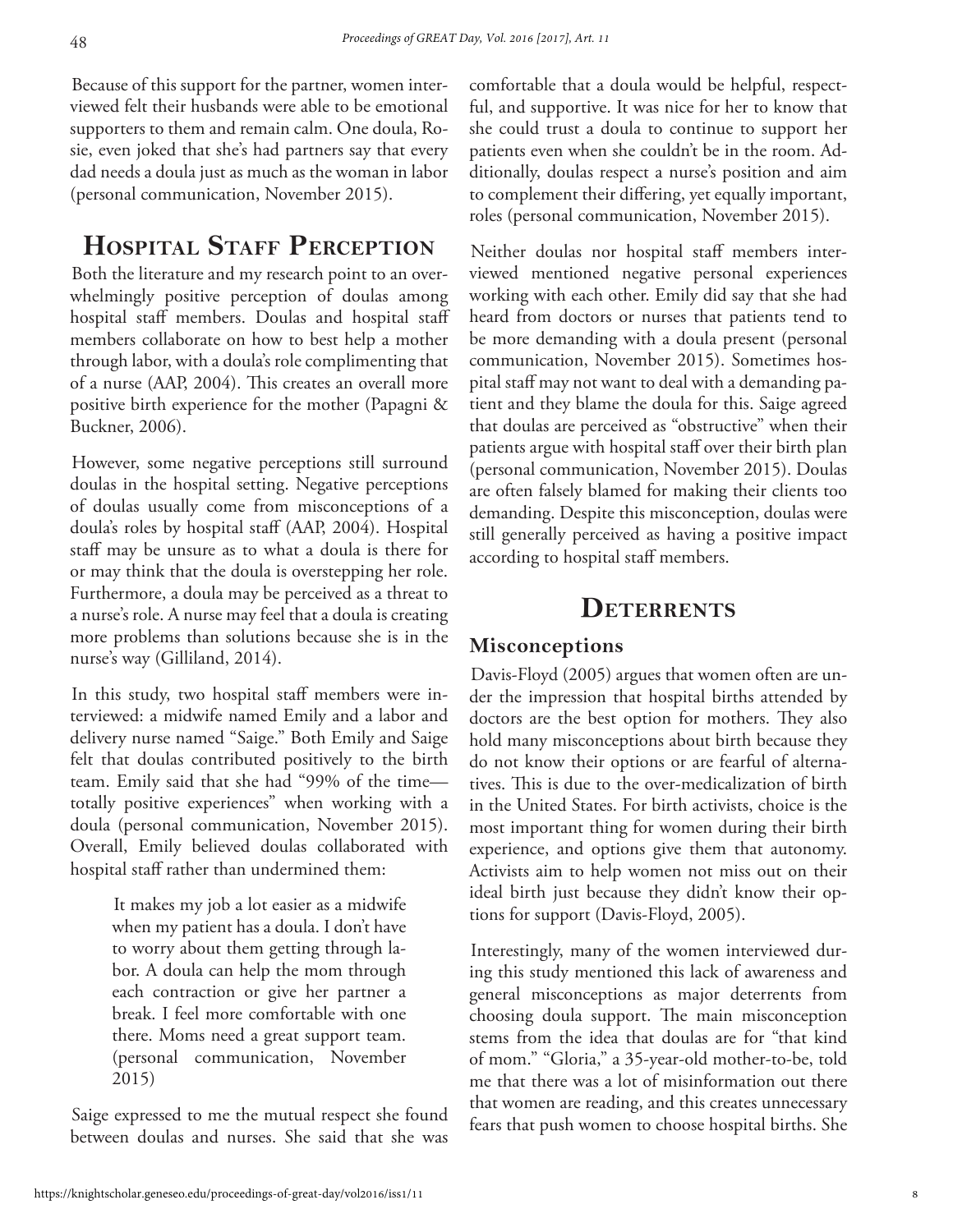said that these women often think doulas will make them have a home birth or a natural birth, and this scares them into not choosing a doula (personal communication, September 2015). Another mother-tobe, Anna, almost didn't choose a doula because she was under the impression they were for home births and she wanted a hospital birth for her higher-risk VBAC. Anna didn't even know doulas were an option for someone in her situation:

> That's how it was the first time around. I just accepted whatever option was presented to me because I didn't know of any alternatives. What I like about doulas is that they can take more time with you than doctors can to help you make these decisions. (personal communication, September 2015)

Rachel and Joanna, who have already used doulas, also said that many women they have spoken to think a doula will make them have a natural birth. Joanna said she was often looked at as a "crunchy granola" mom, a mom who practices alternative and natural medicine, when she talked about using a doula (personal communication, October 2015). In actuality, doulas are for every kind of mom. My key informant said that a doula's job is to support moms in whatever they desire (personal communication, June & October 2015). A doula does not push natural birth practices on women; she facilitates a positive birth experience for her client in whatever way she can. Whether it's a home birth or a hospital birth, a doula's purpose is to continuously support the mother in her decisions. This is best exemplified in my key informant's vision for Beautiful Birth Choices:

> Our motto is "inform, empower, support." It's not just about natural births. It's about getting information into people's hands so they know their choices. We want to be able to support mothers in any context that they want. We want to tell them all of their choices and then we want to support them in whatever that looks like. We just want to help moms reach their goals, always with healthy moms, healthy babies in mind. The support picture is where everything else

comes from. (personal communication, June & October 2015)

Another misconception is that a doula and a midwife do the same job for a mother. Many women ask, "If I have a midwife, why do I need a doula?" In short, a midwife is a health professional who takes care of the medical aspects of a birth. She may also offer other forms of support, such as emotional or informational, but those are not the primary goals of her care. She may also have several patients she is dealing with at once in the hospital or birth center, so her care may be divided among them. In contrast, a doula focuses on their client's emotional and mental health throughout the entire labor. She provides continuous support in ways a midwife may not be able to. A doula also does not do anything medical.

#### **Economic Barriers**

Much of the literature reviewed seemed to find doulas affordable and economically beneficial. According to a Wisconsin study, doula support can save roughly \$424 per hospital birth. This is due to a decrease in medical interventions and shorter hospital stays (Chapple et al., 2013). In addition, according to Preparing for Birth (n.d.), insurance companies are willing to cover doula care in many cases. This is due to the amount of money doulas save insurance companies by avoiding Caesarean births and epidurals, which can be rather costly.

However, in contrast with the literature, cost and ability to afford a doula may be the largest deterrent in choosing a doula for the women of Rochester. The women I interviewed who had chosen to use a doula were all able to afford one as they were all educated and married (providing another source of income). In reality, Rochester is known for its low-income areas and pockets of poverty. For those women, affording a doula may be close to impossible.

According to my key informant, "there's nothing set in place to provide a lot of low-cost or gratis doulas to moms" in Rochester (personal communication, June & October 2015). Currently, most insurance companies do not cover doula care for the women of Rochester. There are some resources available to pay for doulas but these are not well known. Often, new doulas will do gratis work in order to get their certifications, and women can hire them for free. Again,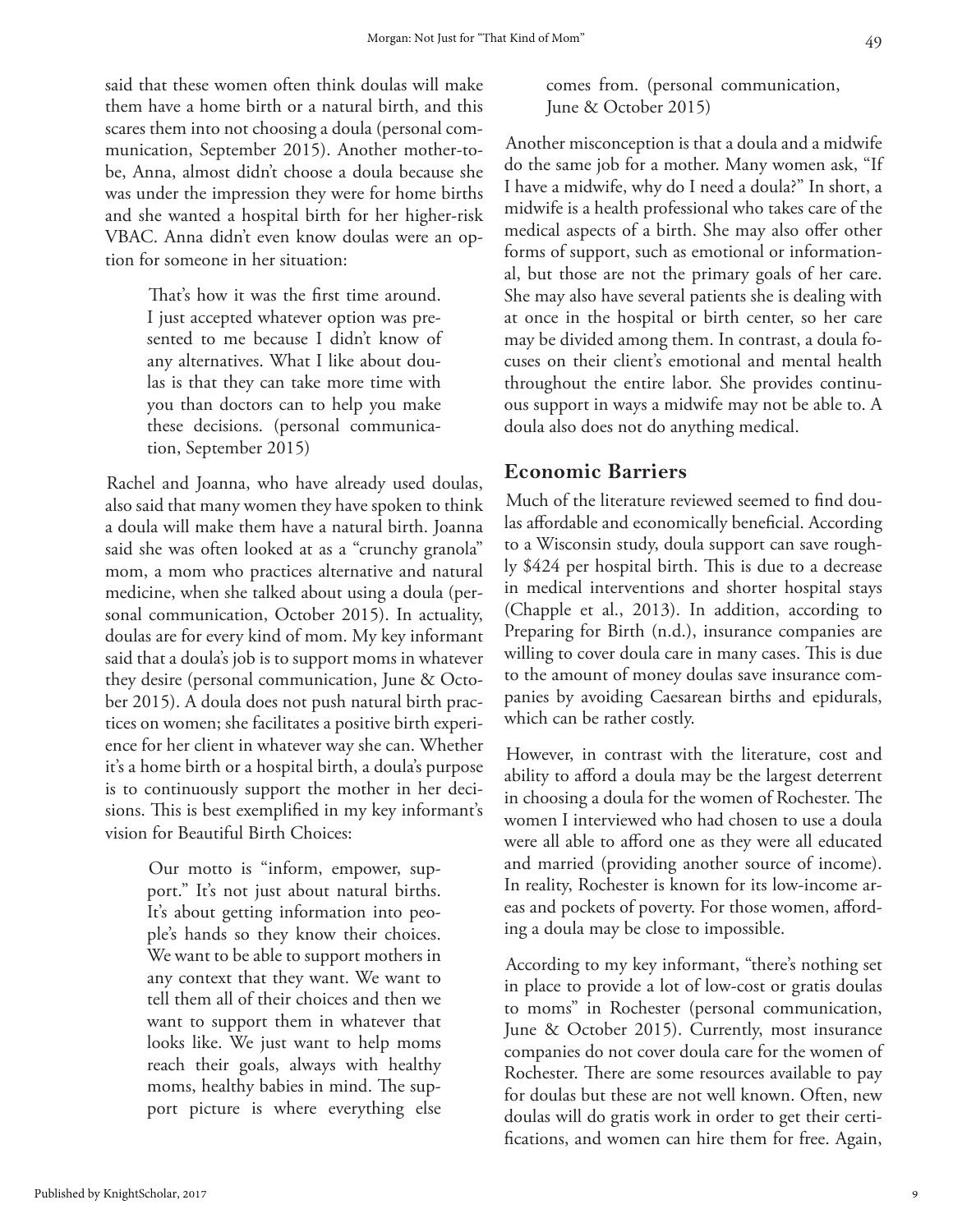many women do not know this is an option. Some women may qualify for The Birth Partners program that allows them to have an in community doula free of cost, but even this is only available for a certain period of time. Ultimately, without the help of insurance companies, low-income mothers are not able to afford doulas and opt to not have one.

#### **Conclusion**

#### **In Summary…**

As suggested by both the literature and this study, childbirth doulas are highly beneficial to women throughout their entire birth experience. The support offered by doulas can come in many forms, and is tailored to each woman's specific needs. The three most common forms of support are informational, physical, and emotional. Each of these layers of support contributes to reducing the fear and anxiety surrounding overly medicalized births that many women are faced with.

In addition to supporting a mother, a doula also supports her partner. This further contributes to a more relaxing birth environment for both the mother and partner. By incorporating the partner into the doula's role, a more balanced approach is reached.

As births are becoming more medicalized, it is important that hospital staff and doulas are working together in collaboration. Hospital staff perception has been overwhelming positive in the Rochester area. Doulas and hospital staff work together on the same team in order to create an optimal birth experience for their mothers with limited stress.

Unfortunately, there are some deterrents from choosing to use a childbirth doula. Many women are unaware that a doula is an option. They may also not know exactly what a doula does or may think they don't need one if they have a midwife. Additionally, there are a lot of misconceptions surrounding doula support, including that doulas are for home births or women who don't believe in medical interventions. In actuality, for doulas it is important that women are not limited in their options and are able to have the birth they desire. Doulas support all kinds of moms and all kinds of births. Doula's are not just for "that kind of mom," but rather, for every different kind of mom.

For the women of Rochester, economic constraints limit many women from access to a doula. When money is an issue, women may not choose to make doula support a priority for where to distribute their funds. Insurance companies also may not cover doula care, making it unaffordable to low-income women.

#### **Points of Further Research**

After studying the Rochester birth community, it would be interesting to learn more about programs available to low-income women to afford doula care. My key informant mentioned that there are some programs available but these are not well known to many women. Studying these programs could help to understand why women do not have access to them and gain a better insight into how many are available.

It would also be beneficial to study partner perception of doulas. Several women expressed their surprise at how much their doula helped their partner get through the birth. I would like to interview partners and ask how they perceive doula support.

Lastly, further research on insurance companies may prove useful, especially for the women of Rochester. For example, I want to know why insurance companies aren't choosing to cover doula care and if there are any companies that are working toward doing so. Since Caesarian births are more expensive and the rate is high, it would behoove insurance companies to cover doula care as an alternative.

#### **Broader Implications**

This study could be used to bring about more awareness of doulas in the Rochester area. It may encourage doulas to advertise more and clear up many of the misconceptions surrounding their services. With more awareness, more women may choose to use a doula.

Additionally, this study could aid in grant writing to train more doulas in Rochester. Through these grants, gratis doulas could be offered to low-income mothers. It would also enable doulas in community to be trained to work with mothers in community, something that is lacking currently for low-income areas with a diverse group of women.